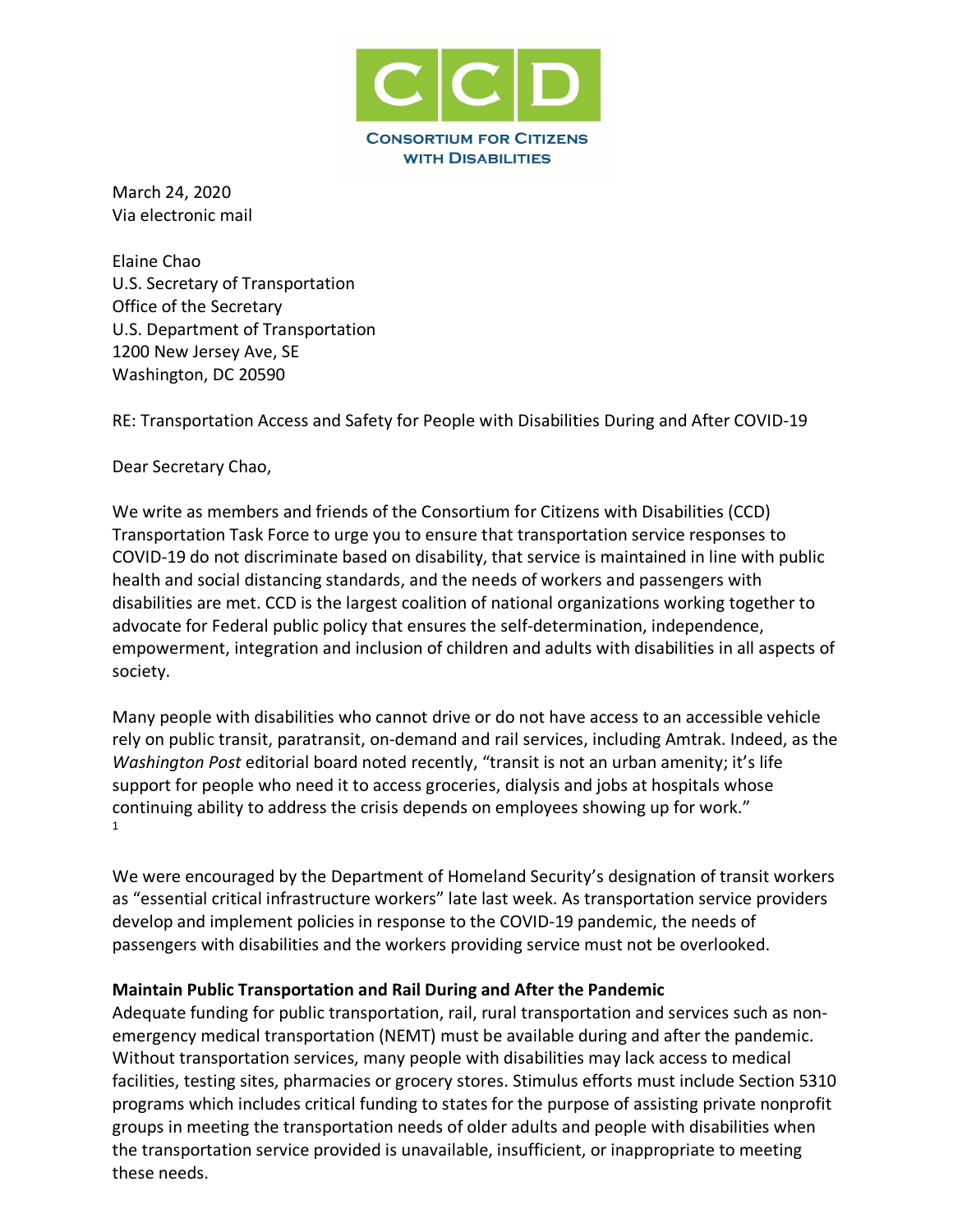# **Maintenance of Paratransit Service Areas**

Under the Americans with Disabilities Act, local transportation systems are required to provide complementary paratransit service within ¾ mile of each bus route and rail station. As transit agencies begin to cut hours and routes, paratransit service areas may be diminished. It is essential that paratransit service remains available for people who may need to travel in an emergency.

## **CCAM Convening to Identify Alternatives when Necessary**

We urge USDOT to work with the members of the inter-agency Coordinating Council on Access and Mobility (CCAM) to identify necessary resources for people with disabilities. CCAM agencies should encourage state and local entities to do the same. If fixed-route transit, paratransit or other transportation services such as NEMT are not provided in an area due to staffing shortages, or unavoidable cuts, or if it is unsafe for disabled passengers to travel, access to groceries, medical professionals, COVID-19 testing and meals must be made available.

# **Protective Gear and Cleaning Supplies for Transportation Providers**

Adequate provision of protective gear and cleaning supplies for bus, rail, paratransit and NEMT workers must be prioritized to ensure the health and safety of drivers and passengers. People with disabilities, including wheelchair users, will need to travel. Protective gear for drivers is essential, especially since they will need to continue to provide securement at close proximity for wheelchair users.

### **COVID-19 Transportation Policies Must Not Discriminate**

Any new policy or waiver must take into account the needs of disabled passengers, and ADA obligations. For example, new policies requiring rear-door-only boarding on transit buses must provide an exemption for wheelchair users requiring the ramp, and other passengers who may experience difficulty accessing the rear door. Persons who are blind or visually impaired listen for auditory cues to enter the bus. Such auditory clues are not available in the back doors. As a result, finding the proper door to enter for blind and visually impaired passengers would be extremely difficult. This policy would have profound negative effects on riders with disabilities and should not go into effect without an exemption.

We urge you to convey this information to all entities who may be involved in decision-making, and to ensure continued access to transportation and necessary services for all in need. Thank you again for your commitment to the disability community. We look forward to remaining engaged in these vital conversations. Please do not hesitate to contact Claire Stanley, cstanley@acb.org, or Carol Tyson, ctyson@dredf.org, with any questions.

Sincerely,

Access Living American Council of the Blind American Foundation for the Blind